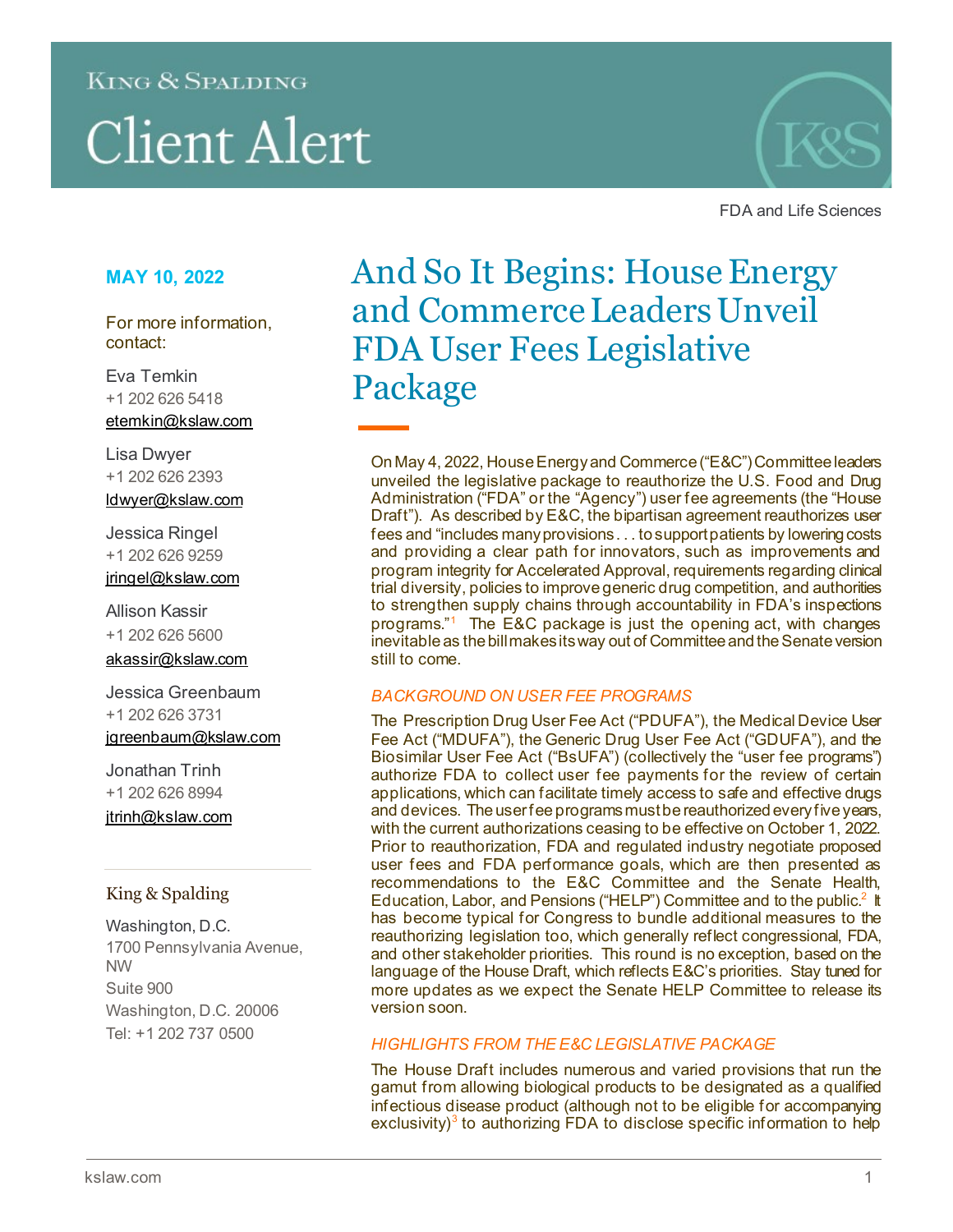

facilitate generic drug development.<sup>[4](#page-5-3)</sup> The draft is also notable for its omissions. It leaves out several items previously raised as possibilities for inclusion, including cosmetics reform,<sup>5</sup> new pathways for biologics,<sup>[6](#page-5-5)</sup> and in vitro clinical tests.<sup>[7](#page-5-6)</sup> The following discussion highlights some of the most noteworthy provisions from the House Draft.

Accelerated Approval. Under the current accelerated approval provisions, [8](#page-5-7) FDA can approve a drug that is intended to treat a serious or life-threatening disease or condition and that provides a meaningful advantage over available therapies based on a surrogate endpoint or intermediate clinical endpoint that is "reasonably likely"<sup>9</sup> to predict a drug's intended clinical benefit.<sup>[10](#page-5-9)</sup> FDA requires the sponsor of an accelerated approval drug to conduct a post-approval confirmatory study (*i.e.*, a study that will verify and describe the relationship between the endpoint and the anticipated expected clinical benefit).<sup>11</sup> When a completed post-approval study validates the surrogate or intermediate clinical endpoint and verifies the expected clinical benefit, the accelerated approval will be converted to a "traditional approval." $12$  On the other hand, if the sponsor fails to timely complete a post-approval study, or if such study fails to confirm the anticipated clinical benefit, FDA has the authority to withdraw the accelerated approval. $^{13}$  $^{13}$  $^{13}$ 

There has been a lot of scrutiny of this pathway recently, including that related to costs associated with accelerated approval drugs. One line of criticism in particularhas focused on the issue of "dangling" accelerated approvals—approvals that are not converted to traditional approval (*i.e.*, the requisite study was not completed or did not confirm the anticipated clinical benefit) but for which FDA has not initiated withdrawal procedures.<sup>[14](#page-5-13)</sup> FDA currently has the authority to withdraw accelerated approval drugs using expedited withdrawal procedures prescribed in regulations,<sup>[15](#page-5-14)</sup> but FDA has not promulgated such specific regulations. In the extremely rare instances in which FDA has initiatedwithdrawal proceedings, they have been lengthy and resource intensive. Section 804 of the House Draft would provide a statutory expedited withdrawal process that would require: (i) due notice; (ii) an explanation for the proposed withdrawal; (iii) an opportunity for the sponsor to meet with the FDA Commissioner (or their designee); and (iv) an opportunity to submit a written appeal to the FDA Commissioner (or an independent designee).  $16$ 

The House Draft would also codify certain programmatic requirements for accelerated approval, including:

- Authorizing FDA to require the sponsor to have commenced a post-approval study or studies at the time of accelerated approval;<sup>[17](#page-5-16)</sup>
- Making explicit that sponsors can use real world evidence to meet post-approval study requirements;
- Establishing specific labeling requirements for accelerated approval drugs (high level labeling requirements were previously articulated in FDA guidance); [18](#page-5-17)
- Directing FDA to define the conditions for each sponsor's post-approval studies (which can include enrollment targets, study protocols, milestones, and the study completion target date) at the time of accelerated approval, and requiring sponsors to report their progress to FDA every 180 days until study completion or termination—a more stringent requirement than that currently required by FDA's regulations;<sup>[19](#page-5-18)</sup> and
- Ordering FDA to explain on its website any decision not to require a sponsor to conduct a post-approval study.<sup>20</sup>

Section 804 of the House Draft is also notable for what it does not include: an automatic expiration provision for accelerated approval drugs, for example, which had been discussed in an earlier draft bill proposed by E&C Chairman Rep. Frank Pallone Jr.<sup>[21](#page-5-20)</sup> That draft would have caused an accelerated approval to automatically expire one year after the target completion date of the post-approval study, unless the study confirmed the anticipated clinical benefit or FDA determined that the sponsor had made adequate progress toward completion. Instead, the House Draft went in another direction, focusing on FDA's oversight of the post-approval studies and paving FDA's path to expedited withdrawal.

Clinical Trial Diversity. In recent years, FDA has engaged in various efforts to increase enrollment of underrepresented populations in clinical trials, including through its recently issued draft guidance, "Diversity Plans to Improve Enrollment of Participants from Underrepresented Racial and Ethnic Subgroups in Clinical Trials."<sup>[22](#page-5-21)</sup> Title V, Improving Diversity in Clinical Trials, would provide FDA with additional tools to achieve this important goal. Under section 501 of the House Draft, in order for new drugs, biological products, and devices to be eligible for the exemption for investigational use under investigational new drug applications ("INDs") and investigational device exemptions ("IDEs"), as applicable, sponsors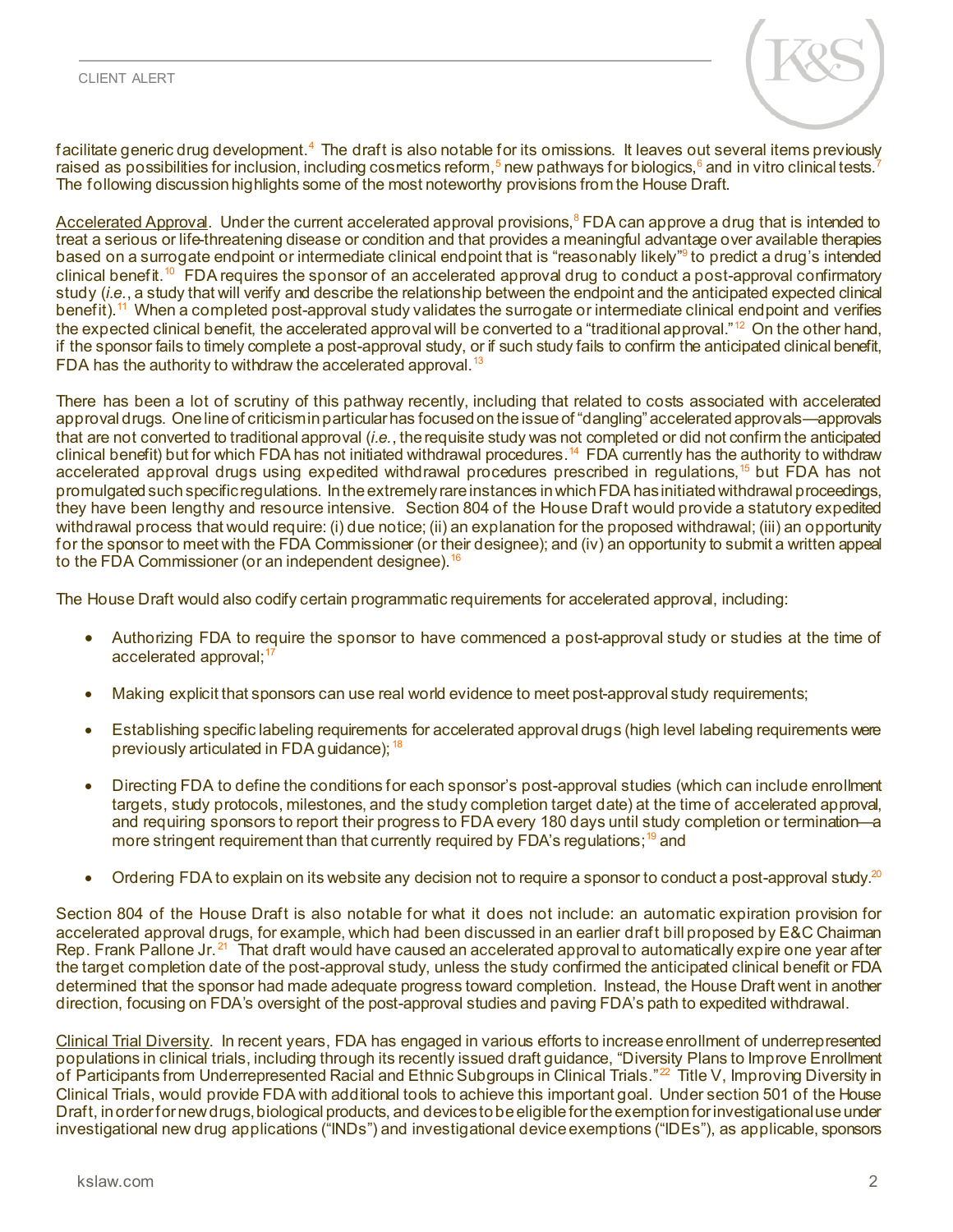

would be required to submit a diversity action plan; FDA may waive the requirement if it determines that a waiver is necessary based on what is known about the prevalence of the disease in terms of the patient population. The diversity action plan would include the sponsor's goals for enrollment in the clinical investigation, the rationale for such goals, and an explanation of how the sponsor intends to meet such goals. Under the House Draft, FDA would be required to issue a new or update an existing draft guidance 12 months after the date of enactment (with final guidance to publish not later than six months after the comment period closes) that provides recommendations on the content and format of the diversity action plans and how sponsors should report their progress to the Agency. Although the House Draft would not provide any additional authority to require post-approval studies or postmarket surveillance, FDA would be directed to evaluate whether any such additional authority is needed to ensure that sponsors conduct post-approval studies or postmarket surveillance when enrollment goals in their diversity action plans are not met. [23](#page-6-0) Additionally, section 504 would require annual reports from FDA on the progress to increase diversity in clinical trials and studies.

Inspections. The COVID-19 public health emergency revealed limitations and challenges related to FDA's inspections authorities, resulting in, among other things, delayed FDA actions on applications and worries about a backlog of inspections. [24](#page-6-1) It is thus unsurprising that many provisions in the House Draft are directed at addressing these limitations. For example, section 721 would expand the use of so-called Section 704(a)(4) Records Requests for records and documents provided in advance or in lieu of an inspection to device establishments, closing a gap in FDA's inspection authority exposed by the COVID-19 pandemic.<sup>25</sup> Further, section 723 would to provide FDA explicit authority to rely on records and other information collected under Section 704(a)(4) of the FD&C Act<sup>[26](#page-6-3)</sup> to satisfy requirements pertaining to preapproval or risk-based surveillance inspections, or to resolve deficiencies found in such inspections. This change, if enacted, would help avoid repeats of the pandemic-caused delays in approval of marketing applications because FDA was unable to safely conduct in-person inspections. Section 721 also appears directed to providing more certainty to regulated industry, requiring FDA to include a rationale for Section 704(a)(4) Records Requests and to issue guidance describing the circumstances in which the Agency would make such requests, the processes for responding electronically or in physical form, and the factors the Agency intends to consider in evaluating whether such records and other information are provided in a reasonable timeframe, within reasonable limits, and in a reasonable manner. Relatedly, section 729 would provide more granular reporting categories to the annual report on inspections previously required under FDA Reauthorization Act of 2017. [27](#page-6-4)

Additionally, the House Draft would also expand section 809(a)(1) of the FD&C Act,<sup>[28](#page-6-5)</sup> which provides the underpinning for FDA's U.S. and European Union Mutual Recognition Agreement ("MRA"). Under the existing MRA, FDA can enter into arrangements and agreements with foreign governments (or government agencies) to recognize certain inspections of foreign establishments to facilitate risk-based inspections. FDA has long planned to expand the MRA to include preapproval inspections,<sup>[29](#page-6-6)</sup> and the House Draft would make explicit FDA's authority to do so.

Orphan Drug Exclusivity ("ODE"). In order to stimulate development of drugs to treat rare diseases and conditions, the Orphan Drug ("ODA") provides several incentives for orphan-designated drugs.<sup>30</sup> The primary incentive is a seven-year period of exclusivity during which FDA cannot approve a subsequent application for the "same drug for the same rare disease or condition" for seven years, except in narrowly prescribed circumstances.<sup>31</sup> In the wake of a recent Eleventh Circuit decision rejecting FDA's interpretation, section 811 of the House Draft would revise the ODA to codify FDA's longstanding interpretation, tying the scope of orphan drug exclusivity explicitly to the "indication or use for which the Agency has approved or licensed the drug." This is not the first time Congress has employed the user fee reauthorization process to codify FDA's interpretation of the ODA. Indeed, during the previous user fee cycle, section 607 of the FDA Reauthorization Act ("FDARA") amended section 527 of the FD&C Act, in the wake of an adverse court opinion, $^{32}$  $^{32}$  $^{32}$  to clarify FDA's authority to require a demonstration of clinical superiority for a second or subsequent "same drug for the same rare disease or condition" to be awarded orphan drug exclusivity.<sup>3</sup>

Device Classification. The FD&C Act defines both "drug" and "device."<sup>34</sup> Whether a product is definitionally considered a drug or a device will inform which of the different regulatory frameworks applies, but this critical decision can be muddied by the fact that the statutory definitions overlap. In 2021, the D.C. Circuit was presented with the question as to whether FDA has discretion to regulate a product that meets both definitions—in particular, a specific contrast imaging agent— under the regime of its choosing.<sup>[35](#page-6-12)</sup> The court concluded that the Agency did not: "[e]xcepting combination products … devices must be regulated as devices and drugs—if they do not also satisfy the device definition—must be regulated as drugs."<sup>36</sup> Subsequent to the decision, FDA issued a Federal Register notice, <sup>[37](#page-6-14)</sup> indicating, among other things, that it is reexamining whether individual imaging agents meet the device definition and that it intends to regulate products that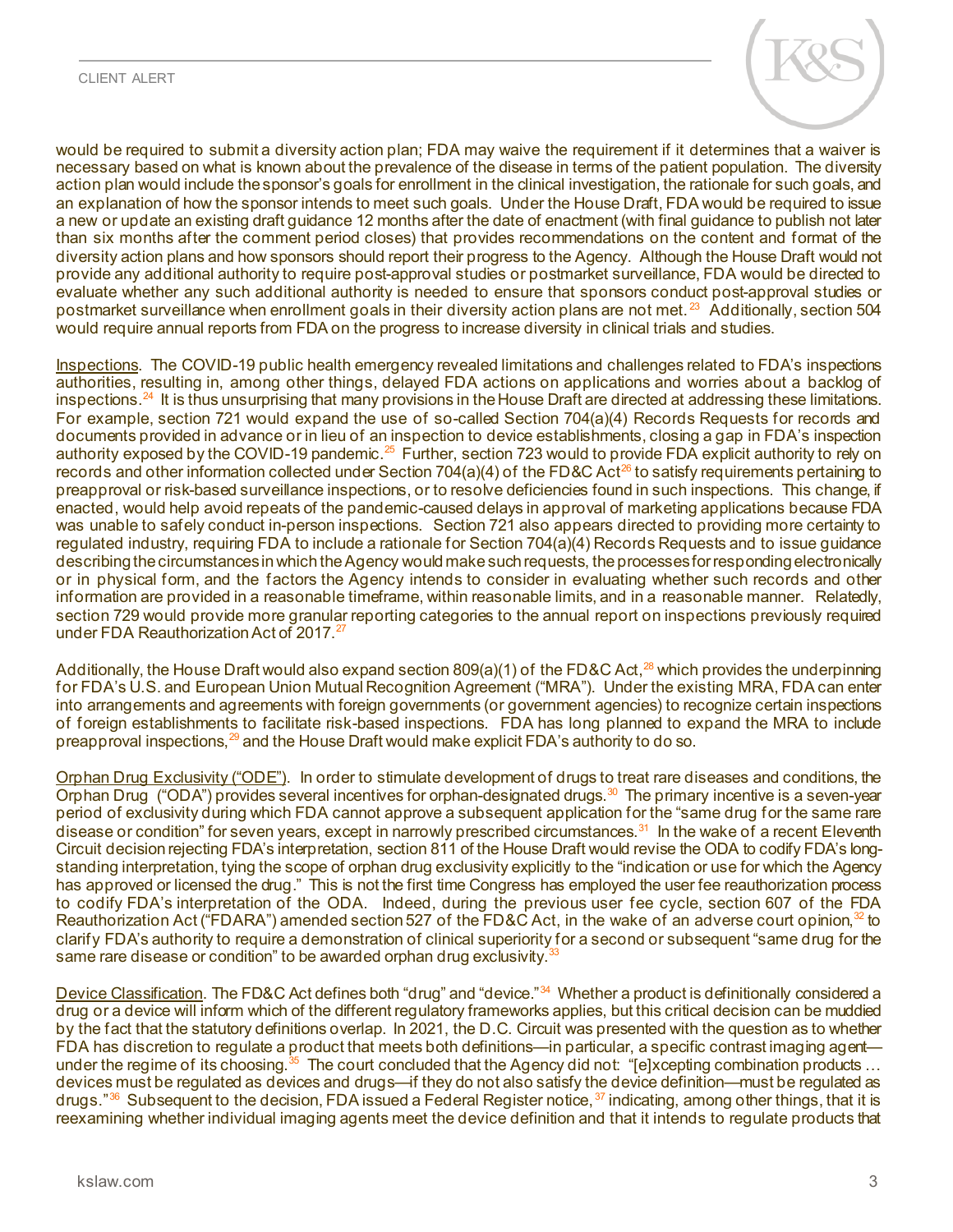

meet both the device and drug definition as devices, "except where the statute indicates that Congress intended a different classification." FDA received upwards of three dozen comments to that Federal Register notice,<sup>[38](#page-6-15)</sup> but that feedback could now be complicated by section 803 of the House Draft, which would alter the statutory language to define any contrast agent, radioactive drug, or OTC monograph drug as a drug, and not a device.

While this provision resolves the status of contrast imaging agents, questions about the impact of *Genus* on other classification decisions remain. For example, FDA recently published guidance in which the Agency asserted that, as a result of the *Genus* case, "the language in § 200.50(c) indicating that ophthalmic dispensers are regulated as drugs when packaged with ophthalmic drugs is now obsolete, because these articles meet the device definition," and so FDA now intends to regulate such products—including OTC monograph ophthalmic drugs—"as drug-led combination products."<sup>39</sup> In a strange twist, it seems the House Draft (which, as noted, extends to OTC monograph drugs) could raise questions about the guidance's position on the obsolescence of § 200.50.

Biosimilar Reporting Requirements. Section 801 of the House Draft would extend to biologics (including biosimilars) current section 506I of the FD&C Act,<sup>[40](#page-6-17)</sup> which requires holders of New Drug Applications ("NDAs") and Abbreviated New Drug Applications ("ANDAs") to provide certain marketing status notifications to FDA and the Agency to update the Orange Book to reflect such notifications. The Biological Product Patent Transparency section of the Consolidated Appropriations Act, 2021<sup>[41](#page-6-18)</sup> required FDA to publish certain information about listed biological products, including "the licensure status, and, as available, the marketing status."<sup>[42](#page-6-19)</sup> The holders of Biologics License Applications ("BLAs") are already subject to certain reporting requirements that can bear on marketing status, including notification of permanent discontinuation or interruption in the manufacture of certain life-saving biological products,<sup>[43](#page-6-20)</sup> submission of distribution reports,<sup>[44](#page-6-21)</sup> and notification of the withdrawal from sale of an approved biological product. [45](#page-6-22) However, the proposed language would also require BLA holders to notify the Agency 180 days prior to withdrawing a biological product from sale or if a biological product will not be available for sale within 180 days of approval. BLA holders would also be subject to a one-time reporting requirement, confirming to the Agency whether all of its biological products listed in the Purple Book as not discontinued are available for sale or whether one or more of such products has been withdrawn from sale or has never been available for sale. The Agency would be required to update the Purple Book to reflect this information, helping to ensure the Purple Book contains comprehensive information about the status of biological products. Such up-to-date status information can be critical to biosimilar manufacturers, as the lack of availability of a reference product can add significant risk to a biosimilar development program. This is particularly true because FDA has not addressed whether, or how, an applicant could demonstrate biosimilarity (or interchangeability) to a reference product that is no longer marketed.

Real World Evidence ("RWE"). In December 2016, the 21<sup>st</sup> Century Cures Act<sup>46</sup> pushed FDA to think harder on the use of RWE $^{47}$  $^{47}$  $^{47}$  in regulatory decision making for drugs, including by directing FDA to create a "framework for a program to evaluate the potential use of RWE" to support the approval of a new indication of an already-approved drug or to help satisfy post-approval study requirements. FDA has subsequently released its Framework for FDA's Real-World Evidence program for drugs in 2018, and, more recently, released a series of guidance documents on the use of real world data ("RWD") on drug products to generate RWE, including two draft guidances published in the fall of 2021, which addressed the use of electronic health records and medical claims data intended to derive RWE in support of a demonstration of safety or effectiveness as well as considerations related to mapping RWD to study data submission standards.<sup>48</sup> Additionally, FDA's Center for Devices and Radiological Health ("CDRH") has been focused on the use of RWD and RWE in regulatory decision-making for several years. Prior to the drug-related RWE guidances, CDRH released a final guidance on Use of Real-World Evidence to Support Regulatory Decision-Making for Medical Devices in August 2017,<sup>49</sup> followed by a March 2021 report describing 90 situations in which CDRH used RWE in regulatory decision-making.<sup>5</sup> These developments, along with the COVID-19 public health emergency (and its impactsonclinical trials), haveincreased the spotlight on RWE.

The House Draft seems to be contemplating some potential new uses of RWE, including for confirming clinical benefit for accelerated approval drugs, as mentioned above, and by including RWE in topics for consideration and solicitation of input during public workshops, including those regarding enhancing clinical trial diversity (section 503 of the House Draft) and supporting validation of efficacy endpoints (section 804 of the House Draft). Section 805 of the House Draft seeks to continue this trend, directing the Agency to issue or revise existing guidance within one year from enactment on considerations for use of RWD and RWE to support regulatory decision making for both drugs and devices. Importantly, the guidance would address the use of such data and evidence to support device clearances, approvals, and De Novo classifications and new drug applications, where previously the utility of RWE for drugs generally has been limited to post-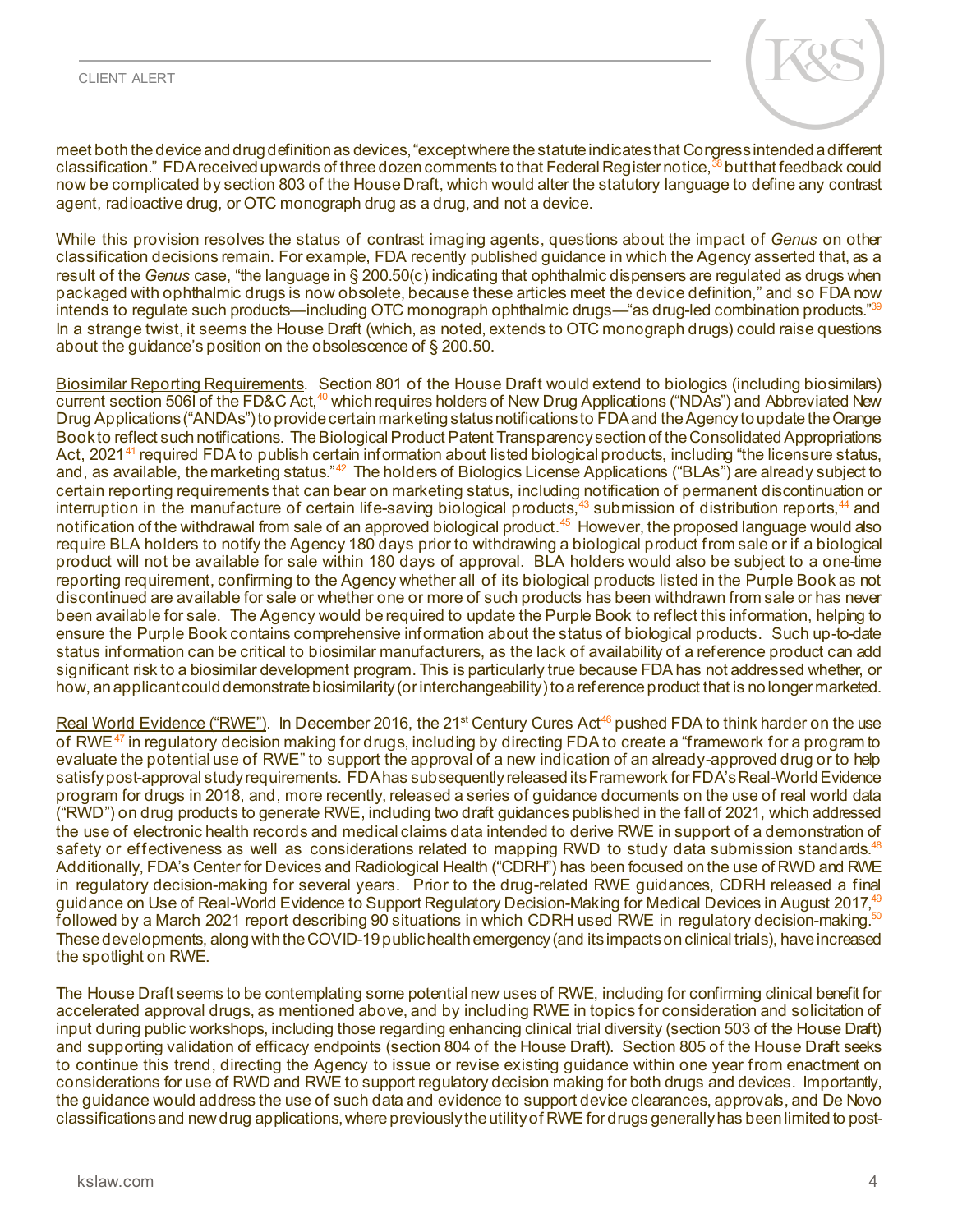

approval supplements and similar considerations. Section 805 also expressly contemplates a role for RWE in the approval of drugs and devices previously authorized for emergency use under section 564 of the FD&C Act,<sup>[51](#page-6-28)</sup> and the provision would further direct the Agency to include in a report to Congress whether, for authorized products being converted to approved or cleared products, RWE was submitted and either supported a regulatory decision or was determined to be insufficient to support a regulatory decision.

Misbranding. Under section 502(a)(1) of the FD&C Act,<sup>[52](#page-6-29)</sup> a drug or device shall be deemed to be misbranded if its labeling is false or misleading in any particular. However, to facilitate communications with payors, formulary committees, and other similar entities that can inform coverage and reimbursement decisions, the statute also includes a safe harbor, under which health care economic information (as defined in section  $502(a)(2)(B)$  of the FD&C Act<sup>[53](#page-6-30)</sup>) provided to such entities will not be considered false or misleading, assuming certain conditions are met. Under the current law, such health care economic information must be related to an indication *approved* for a *drug*. Section 809 of the House Draft would expand section 502(a)(1) of the FD&C Act to include devices, codifying a position FDA has already taken in guidance.<sup>54</sup> In addition, it would add a new subsection (subsection (gg)), which creates a similar safe harbor, but with respect to investigational drugs and devices (and investigational uses). Specifically, a drug or device would not be considered misbranded through the provision of "product information" (as described in subsection (gg)(2)) to payors, formulary committees, and other similar entities. As a result, payors, formulary committees, and other similar entities can engage in advance planning of coverage and reimbursement decisions. Section 809 would also require a GAO study on the provision and use of the information covered by the new subsection, including an analysis of the types of information communicated, whether a marketing application is submitted for the drug or device, and the timeframe between the initial communication and initial marketing of any such drug or device.

Cybersecurity. Cybersecurity of software in a medical device ("SiMD") and software as a medical device ("SaMD") is a topic that is increasingly the subject of attention by regulatory authorities worldwide. In fact, last month, CDRH issued a long-awaited draft guidance document on cybersecurity concerns in premarket submissions.<sup>[55](#page-6-32)</sup> Section 807 of the House Draft would create a new section 524C in the FD&C Act that provides explicit statutory authority for that recent guidance, requiring device manufacturers to include specified information regarding the cybersecurity of their medical devices in premarket submissions.<sup>[56](#page-6-33)</sup> This requirement would apply to a newly defined set of "cyber devices," which the House Draft defines as SaMD and SiMD and other devices that connect to the internet or are otherwise vulnerable to cyberattack. Section 807 would further amend the FD&C Act to specify that failure of a cyber device to comply with the premarket cybersecurity requirements would both be a prohibited act and constitute adulteration.

#### *THE ROAD TO PASSAGE OF THE UFAS*

The House will now continue to finalize its draft, a process that began on Friday, May 6, with the introduction of the "Food and Drug Amendments of 2022" (H.R. 7667), followed by mark up by the Health Subcommittee. The Senate will release, introduce, and mark up its own bill, on a parallel track. Both chambers of Congress must then resolve any differences between their proposals before the final bill is sent to the President for signature. The clock is ticking, as the current user fee authorizations cease to be effective on October 1, 2022.

King & Spalding LLP regularly counsels drug and device manufacturers and other life sciences companies on product development and the submission of drug, biological product, and device applications to FDA. Please let us know if you have any questions regarding the user fee reauthorization process or specific provisions.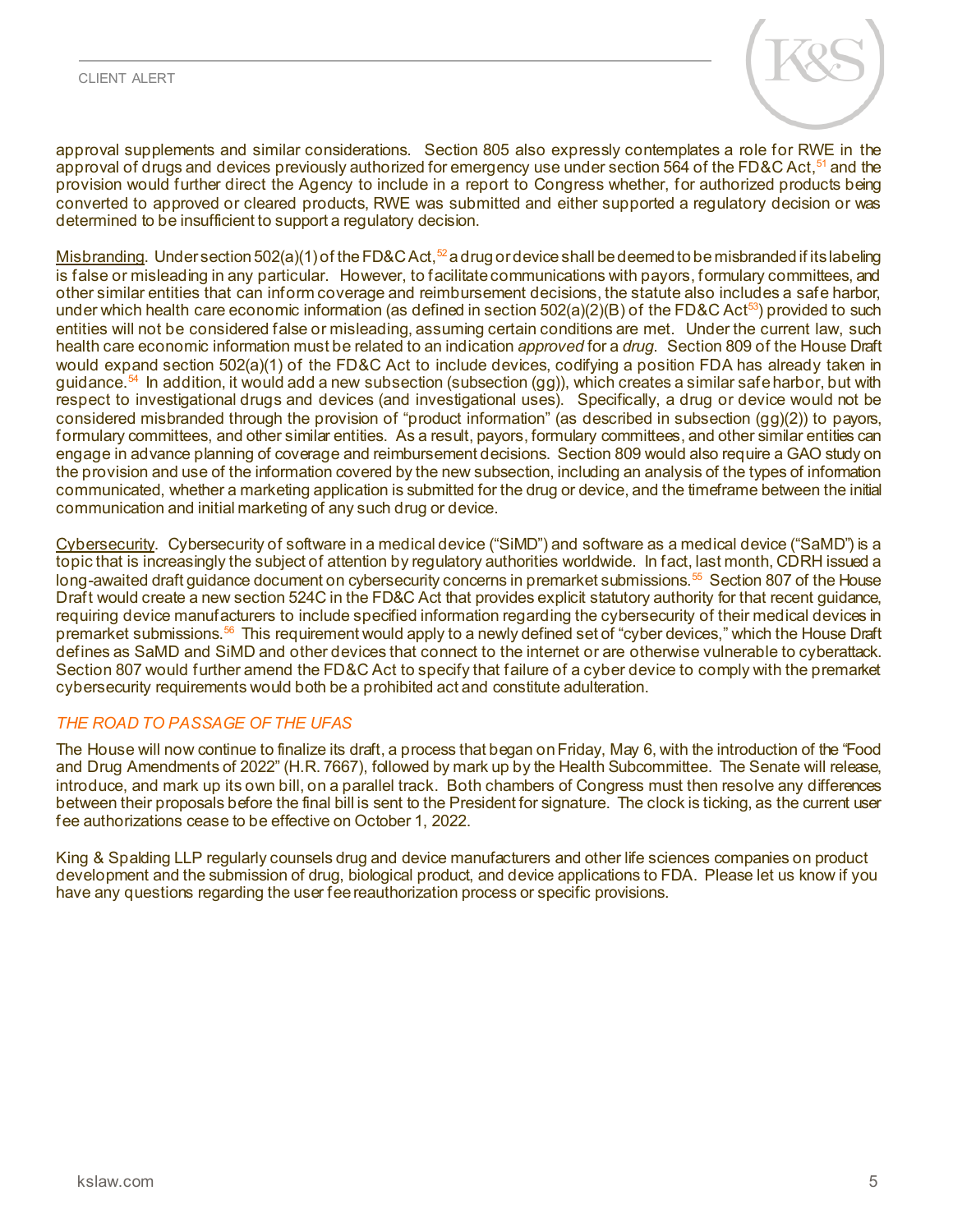————



#### **ABOUT KING & SPALDING**

Celebrating more than 130 years of service, King & Spalding is an international law firm that represents a broad array of clients, including half of the Fortune Global 100, with 1,200 lawyers in 23 offices in the United States, Europe, the Middle East and Asia. The firm has handled matters in over 160 countries on six continents and is consistently recognized for the results it obtains, uncompromising commitment to quality, and dedication to understanding the business and culture of its clients.

This alert provides a general summary of recent legal developments. It is not intended to be and should not be relied upon as legal advice. In some jurisdictions, this may be considered "Attorney Advertising." View ou[r Privacy Notice](https://www.kslaw.com/pages/privacy-notice).

| ABU DHABI       | CHARLOTTE     | <b>FRANKFURT</b> | LOS ANGELES       | <b>PARIS</b>         | SINGAPORE        |
|-----------------|---------------|------------------|-------------------|----------------------|------------------|
| ATLANTA         | CHICAGO       | <b>GENEVA</b>    | <b>MIAMI</b>      | RIYADH               | TOKYO            |
| AUSTIN          | <b>DENVER</b> | HOUSTON          | NEW YORK          | <b>SAN FRANCISCO</b> | WASHINGTON, D.C. |
| <b>BRUSSELS</b> | <b>DUBAI</b>  | LONDON           | NORTHERN VIRGINIA | SILICON VALLEY       |                  |

<span id="page-5-5"></span>https://pink.pharmaintelligence.informa.com/PS144356/Could-US-FDA-User-Fee-Bill-Include-The-LongSought-505b2-Pathway-For-Biosimilars; *see also* Pink Sheet, *Woodcok Bemoans Lack of a "Biobetter" Provision in BPCIA* (Oct. 3, 2019), *available at*

https://pink.pharmaintelligence.informa.com/PS140942/Woodcock-Bemoans-Lack-Of-Biobetter-Provision-In-BPCIA.<br>7 Verifying Accurate Leading-edge IVCT Development Act, H.R. 4128, 117th Cong. (2021).

<span id="page-5-6"></span>

<span id="page-5-7"></span>8 See section 506 of the FD&C Act (21 U.S.C. § 356), as amended by section 901 of the Food and Drug Administration Safety and Innovation Act (Pub. L. 112-144); *see also* 21 C.F.R. part 314, subpart H and 21 C.F.R. part 601, subpart E.<br><sup>9</sup> See U.S. Food & Drug Admin., GUIDANCE FOR INDUSTRY: EXPEDITED PROGRAMS FOR<br>SERIOUS CONDITIONS – DRUGS AND BIOLOGICS 15 (May

<span id="page-5-8"></span>

<span id="page-5-12"></span>

<sup>13</sup> Section 506(c)(3) of the FD&C Act (21 U.S.C. § 356(c)(3)).<br><sup>14</sup> Eva Temkin & Jonathan Trinh, FDA's AccELERATED APPROVAL PATHWAY: A RARE DISEASE PERSPECTIVE 20 (2021), *available at* 

<span id="page-5-13"></span>[https://rarediseases.org/wp-content/uploads/2021/06/NRD-2182-Policy-Report\\_Accelerated-Approval\\_FNL.pdf](https://rarediseases.org/wp-content/uploads/2021/06/NRD-2182-Policy-Report_Accelerated-Approval_FNL.pdf). <sup>[15](https://rarediseases.org/wp-content/uploads/2021/06/NRD-2182-Policy-Report_Accelerated-Approval_FNL.pdf)</sup> Section 506(c)(3) of the FD&C Act (21 U.S.C. § 356(c)(3)). <sup>16</sup> House Draft § 804. 17 *Id.* 

<span id="page-5-14"></span>

<span id="page-5-15"></span>

<span id="page-5-17"></span><span id="page-5-16"></span><sup>17</sup> *Id.* <sup>18</sup> *Id.*; *see* U.S. Food & Drug Admin., GUIDANCE FOR INDUSTRY: LABELING FOR HUMAN PRESCRIPTION DRUG AND BIOLOGICAL PRODUCTS APPROVED UNDER THE ACCELERATED APPROVAL REGULATORY PATHWAY 3 (2019).<br><sup>19</sup> House Draft § 804; *see* 21 C.F.R. § 314.81(b)(2)(vii) ("The status of these postmarketing studies shall be reported annually until FDA notifies the

<span id="page-5-18"></span>applicant, in writing, that the agency concurs with the applicant's determination that the study commitment has been fulfilled or that the study is either<br>no longer feasible or would no longer provide useful information.")

<span id="page-5-19"></span> $\frac{20}{21}$  House Draft § 804.<br><sup>21</sup> Accelerated Approval Integrity Act, H.R. 6963, § 2 (2022) (introduced March 2022 by E&C Chairman Rep. Frank Pallone Jr.).

<span id="page-5-21"></span><span id="page-5-20"></span><sup>22</sup> U.S. Food & Drug Admin., DRAFT GUIDANCE FOR INDUSTRY: DIVERSITY PLANS TO IMPROVE ENROLLMENT OF PARTICIPANTS FROM UNDERREPRESENTED RACIAL AND ETHNIC POPULATIONS IN CLINICAL TRIALS (2022); *see also* Eva Temkin et al., Client Alert, *A Pandemic Silver Lining: FDA's New Guidance* 

————

<span id="page-5-0"></span><sup>&</sup>lt;sup>1</sup> See U.S. House Committee on Energy & Commerce, Press Release, E&C Leaders Unveil FDA User Fees Legislative Package (May 4, 2022),<br>*available at* https://energycommerce.house.gov/newsroom/press-releases/ec-leaders-unvei

<span id="page-5-1"></span>See generally section 736B(f)(4) of the FD&C Act (21 U.S.C. § 379h-2(f)(4)) (PDUFA); section 738A(b)(4) of the FD&C Act (21 U.S.C. § 379j-1(b)(4)) (MDUFA); section 744C(f)(4) of the FD&C Act (21 U.S.C. § 379j-43(f)(4)) (GDUFA); and section 744*I*(f)(2) of the FD&C Act (21 U.S.C. § 379j- $(53(f)(2))$  (BsUFA).

<span id="page-5-2"></span><sup>3</sup> *See* House Draft § 705 (proposing to amend section 505E(a) of the FD&C Act (21 U.S.C. § 355f) and section 524A(a) of the FD&C Act (21 U.S.C. §

<span id="page-5-4"></span>

<span id="page-5-3"></span><sup>360</sup>n-1)).<br><sup>4</sup> See *id.* § 601 (proposing to amend section 505(j)(3) of the FD&C Act (21 U.S.C. § 355(j)(3)).<br><sup>5</sup> See Personal Care Products Safety Act, S. 2100, 117th Cong. (2021).<br><sup>6</sup> See Pink Sheet, *Could US FDA User Fe* 

<span id="page-5-10"></span><span id="page-5-9"></span><sup>&</sup>lt;sup>10</sup> 21 U.S.C. § 356(c); Expedited Programs Guidance at 19–22.<br><sup>11</sup> See 21 U.S.C. § 356(c)(2); 21 C.F.R. §§ 314.510 & 601.41. In addition, accelerated approval sponsors must obtain preapproval of promotional materials prior to use in marketing.

<span id="page-5-11"></span><sup>&</sup>lt;sup>12</sup> See U.S. Food & Drug Admin., GUIDANCE FOR INDUSTRY: LABELING FOR HUMAN PRESCRIPTION DRUG AND BIOLOGICAL PRODUCTS APPROVED UNDER<br>THE ACCELERATED APPROVAL REGULATORY PATHWAY 5 (Jan. 2019).